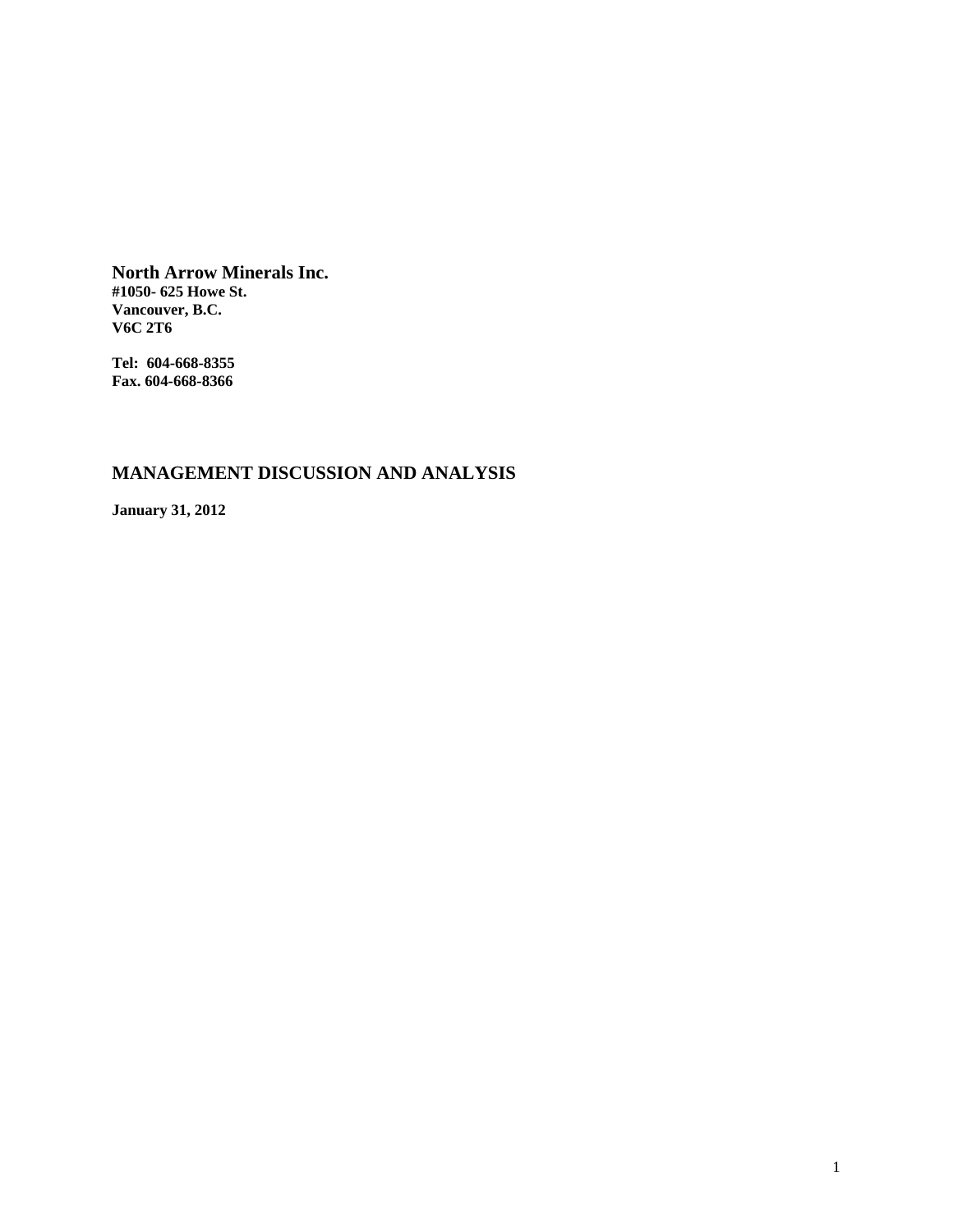# **Form 51-102 F1 Management Discussion and Analysis North Arrow Minerals Inc. ("North Arrow" or the "Company") Containing Information up to and including March 30, 2012**

#### **Description of Business**

North Arrow Minerals is a well-established junior exploration company with a diversified portfolio including gold, base metal and diamond projects. Shares of the Company trade on the TSX Venture Exchange ("TSXV") under the symbol NAR.

North Arrow's key Canadian projects include: the Hope Bay ORO gold project (Nunavut) located immediately north of Newmont Mining Corporation's Hope Bay gold mining operation and the Lac de Gras (Northwest Territories) diamond project within 10 km of the Diavik diamond mine. Most of North Arrow's Canadian property field programs are funded through option or joint venture agreements, allowing the Company to focus its resources on the acquisition and development of new gold and base metal advanced exploration properties.

The following discussion and analysis of the Company's financial condition and results of operations for the period ended January 31, 2012 should be read in conjunction with the audited financial statements of the Company for the year ended April 30, 2011 together with the notes thereto. The audited consolidated financial statements for the year ended April 30, 2011 were prepared in accordance with Canadian generally accepted accounting principles ("GAAP"). The Company's financial statements for the nine months ended January 31, 2012 have been prepared in accordance with International Financial Reporting Standards ("IFRS"). An explanation of the effect of the Company's transition from Canadian GAAP to IFRS can be found in Note 15 of the interim consolidated condensed financial statements for the three months ended July 31, 2011 and under "*Changes in Accounting Policy Including Initial Adoption of IFRS*" below.

Unless otherwise noted, all currency amounts are stated in Canadian dollars.

# **Forward-Looking Statements**

This document may contain "forward-looking statements" within the meaning of Canadian securities legislation and the United States Private Securities Litigation Reform Act of 1995. These forward-looking statements are made as of the date of this document and the Company does not intend, and does not assume any obligation, to update these forward-looking statements, except as required by law.

Forward-looking statements relate to future events or future performance and reflect management's expectations or beliefs regarding future events and include, but are not limited to, statements with respect to the estimation of mineral reserves and resources, the realization of mineral reserve estimates, the timing and amount of estimated future production, costs of production, capital expenditures, success of mining operations, environmental risks, unanticipated reclamation expenses, title disputes or claims and limitations on insurance coverage.

These forward-looking statements include, among others, statements with respect to the Company's objectives for the ensuing year, our medium and long-term goals, and strategies to achieve those objectives and goals, as well as statements with respect to our beliefs, plans, objectives, expectations, anticipations, estimates and intentions. The words "may," "could," "should," "would," "suspect," "outlook," "believe," "plan," "anticipate," "estimate," "expect," "intend," and words and expressions of similar import are intended to identify forward-looking statements. In particular, statements regarding the Company's future operations, future exploration and development activities or other development plans contain forward-looking statements.

All forward-looking statements and information are based on the Company's current beliefs as well as assumptions made by and information currently available to the Company concerning anticipated financial performance, business prospects, strategies, regulatory developments, development plans, exploration, development and mining activities and commitments. Although management considers these assumptions to be reasonable based on information currently available to it, they may prove to be incorrect.

By their very nature, forward-looking statements involve inherent risks and uncertainties, both general and specific, and risks exist that predictions, forecasts, projections and other forward-looking statements will not be achieved. We caution readers not to place undue reliance on these statements as a number of important factors could cause the actual results to differ materially from the beliefs, plans, objectives, expectations, anticipations, estimates and intentions expressed in such forward-looking statements.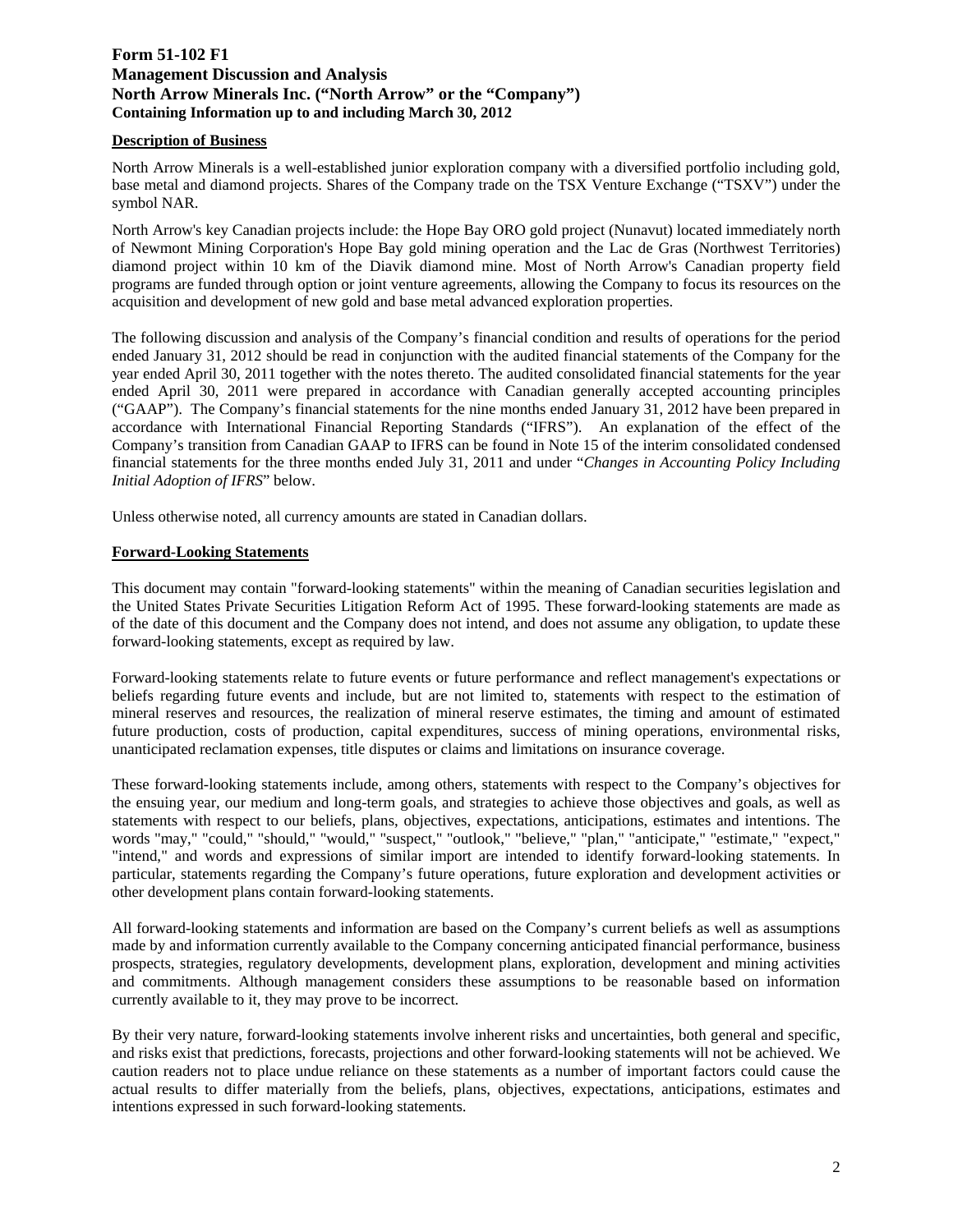These factors include, but are not limited to, developments in world financial and commodity markets, risks relating to fluctuations in the Canadian dollar and other currencies relative to the US dollar, changes in exploration plans due to exploration results and changing budget priorities of the Company or its joint venture partners, changes in project parameters as plans continue to be refined; possible variations in ore reserves, grade or recovery rates; accidents, labour disputes and other risks of the mining industry; delays in obtaining governmental approvals or financing, the effects of competition in the markets in which the Company operates, the impact of changes in the laws and regulations regulating mining exploration and development, judicial or regulatory judgments and legal proceedings, operational and infrastructure risks, and the Company's anticipation of and success in managing the foregoing risks. The Company cautions that the foregoing list of factors that may affect future results is not exhaustive. When relying on our forward-looking statements to make decisions with respect to the Company, investors and others should carefully consider the foregoing factors and other uncertainties and potential events. The Company does not undertake to update any forward-looking statement, whether written or oral, that may be made from time to time by the Company or on our behalf, except as required by law.

#### **Highlights for the period ended January 31, 2012 and subsequent events up to March 30, 2012**

Since its inception in 2007, North Arrow has maintained a diversified portfolio of projects designed to provide a breadth of opportunity to discover metal resources. The initial focus was on northern Canadian jurisdictions that are underexplored, and which in many cases have opportunities in close proximity to known deposits and mines. Where possible, the Company has entered into joint venture agreements on these projects to reduce the costs of exploration and capitalize on additional technical expertise.

In 2011 North Arrow broadened its exploration strategy to build a strong resource development program by including exploration projects in proven mining areas within stable jurisdictions of South America. The Company's management team believes that several areas, particularly Chile and Colombia, offer excellent opportunities for projects with near-term production potential for gold and base metals.

In keeping with these strategies, during the last quarter the Company added new projects for evaluation, conducted exploration programs to advance existing properties, and in some cases completed evaluations that resulted in the termination of properties that were not deemed to have further potential for a significant return on investment. Recent highlights of these actions include:

- In January of 2012, the Company staked thirty-two additional claims (1,652.8 acres) related to its Seagull Tin project located in the Yukon Territory. Of the total, sixteen claims (826.4 acres) were staked to cover tin greisen mineralization in the Eccles Ridge area and the remaining sixteen claims (826.4 acres) were staked to expand the land package around the Do Claims skarn and vein hosted tin showings and soil sample survey anomaly.
- In February 2012, the Company announced the signing of a Letter of Intent ("LOI") to acquire a 100% interest in the El Tesoro copper-gold project which is located approximately 250 kilometres north of Santiago and 35 kilometres from the town of Illapel, in Region IV of Chile.

#### Other Business

In March 2012, the Company announced that, effective March 31, 2012, Mr. D. Grenville Thomas will be appointed President and CEO of the Company. Mr Thomas, who had been Chairman of the Company, will replace Mr. Brian McEwen who will remain with the Company on a consulting basis to manage the Company's affairs in South America.

In February 2012, the Company announced that it has appointed Mr. Wayne Johnstone as Chief Financial Officer, and Ms. Brenda Nowak as Corporate Secretary to the Company. Mr. Johnstone graduated from the University of British Columbia in 1977 with a Bachelor of Commerce (Finance) degree and in 1979 earned his chartered accountant designation. He has over 30 years of financial experience with public and private companies. Ms. Nowak has 20 years of experience in the securities legal industry during which time she has served as Corporate Secretary for several junior mining companies. Concurrently to these appointments, Ms. Zara Boldt resigned as Corporate Secretary and Controller as a result of ongoing business commitments.

In February 2012, the Company announced a non-brokered private placement of up to 2,000,000 flow-through shares at a price of \$0.18 per flow-through share and 10,000,000 units at a price of \$0.13 per share for potential gross proceeds of up to \$1,660,000, subject to receipt of the required regulatory approvals. Proceeds from the private placement will be used to fund exploration on the Company's projects and for general corporate purposes.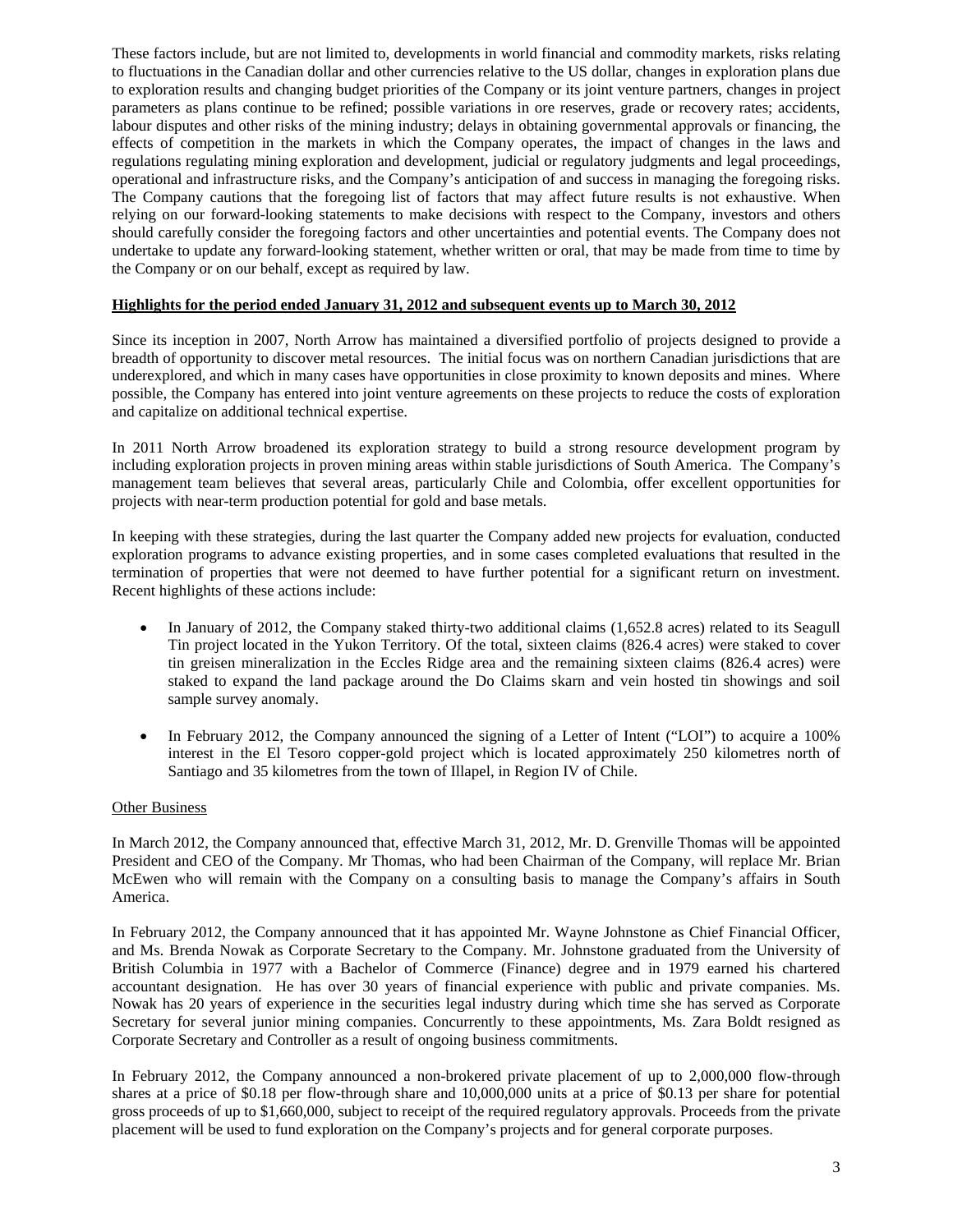# **Exploration Projects Overview**

An overview of the exploration activities for the Company follows. For additional details the reader is referred to the Company's continuous disclosure documents available on SEDAR (www.sedar.com).

|                                                |                |               | Write-offs &          |             |
|------------------------------------------------|----------------|---------------|-----------------------|-------------|
|                                                |                | Expended      | Recoveries            |             |
|                                                |                | During        | During the            | January 31, |
|                                                | April 30, 2011 | the Period    | Period                | 2012        |
| Gold and Base Metal Properties, NWT, Yukon and |                |               |                       |             |
| Nunavut                                        |                |               |                       |             |
| <b>Exploration</b> costs                       | \$<br>22,980   | \$<br>53,667  | \$<br>$(13,330)$ \$   | 63,317      |
| Acquisition costs                              | 136,283        | 84,292        | (74, 567)             | 146,008     |
| Geological and assays                          | 6,561          | 4,327         | (5,113)               | 5,775       |
| Office and salaries                            | 20,489         | 4,116         | (1,571)               | 23,034      |
|                                                | 186,313        | 146,402       | (94, 581)             | 238,134     |
| Lithium Property, Nunavut                      |                |               |                       |             |
| <b>Exploration</b> costs                       | 39,708         | 16,647        | (16, 647)             | 39,708      |
| Acquisition costs                              | 14,666         | 248           |                       | 14,914      |
| Geological and assays                          | 11,464         | 211           | (211)                 | 11,464      |
| Office and salaries                            | 9,972          | 2,631         |                       | 12,603      |
|                                                | 75,810         | 19,737        | (16, 858)             | 78,689      |
| Lithium Property, USA                          |                |               |                       |             |
| <b>Exploration</b> costs                       |                | 7,598         | (7,598)               |             |
| Acquisition costs                              |                |               |                       |             |
| Geological and assays                          |                | 1,548         | (1,548)               |             |
| Office and salaries                            |                | 1,168         | (1,168)               |             |
|                                                |                | 10,314        | (10, 314)             |             |
| Diamond Properties, NWT and Nunavut            |                |               |                       |             |
| <b>Exploration costs</b>                       | 252,487        | 320,162       | (337, 947)            | 234,702     |
| Acquisition costs                              | 22,364         | 24,467        | (3,913)               | 42,918      |
| Geological and assays                          | 153,264        | 225           |                       | 153,489     |
| Office and salaries                            | 129,657        | 22,792        | (25, 826)             | 126,623     |
|                                                | 557,772        | 367,646       | (367, 686)            | 557,732     |
| <b>TOTAL</b>                                   | \$<br>819,895  | \$<br>544,099 | $(489, 439)$ \$<br>\$ | 874,555     |

Unless otherwise stated below, the Company's Canadian exploration activities are conducted under the supervision of Gordon Clarke, P.Geol. (NT&NU) the Company's Vice-President, Exploration. The Company's exploration activities in Chile are conducted under the supervision of Brian McEwen, P.Geol. Both Mr. McEwen and Mr. Clarke are considered to be qualified persons within the meaning of National Instrument ("NI") 43-101.

# *Gold and Base Metal Projects*

# Agua Grande Gold-Copper Project, Chile

In June 2011, the Company signed a non-binding Letter of Intent ("LOI") to acquire a 100% interest in the Agua Grande gold-copper project in Region IV of Chile. The project consists of 18 claims covering 1,370 hectares within the Agua Grande mining district. It is the opinion of management that the Agua Grande project has all the indicators that it could host a substantial gold-copper deposit, including strong structural controls, an extensive hydrothermal alteration zone, and widespread gold placer deposits. Surface sampling and local small- scale mining from both the surface and subsurface have reported excellent grades of gold and copper, providing multiple targets for exploration.

Under the terms of the LOI, North Arrow was to make a cash payment of US\$50,000 for the exclusive right to conduct technical and legal due diligence over a period of up to 90 days. An addendum to the LOI (the "Addendum") was signed in September 2011, extending the due diligence period by an additional 90 days and making the \$50,000 payment subject to the completion of certain actions by the property vendors (the "AG Vendors"). Upon completion of the due diligence period the Company may execute a Definitive Agreement. If North Arrow executes the Definitive Agreement, the Company will have the option to acquire a 100% interest in the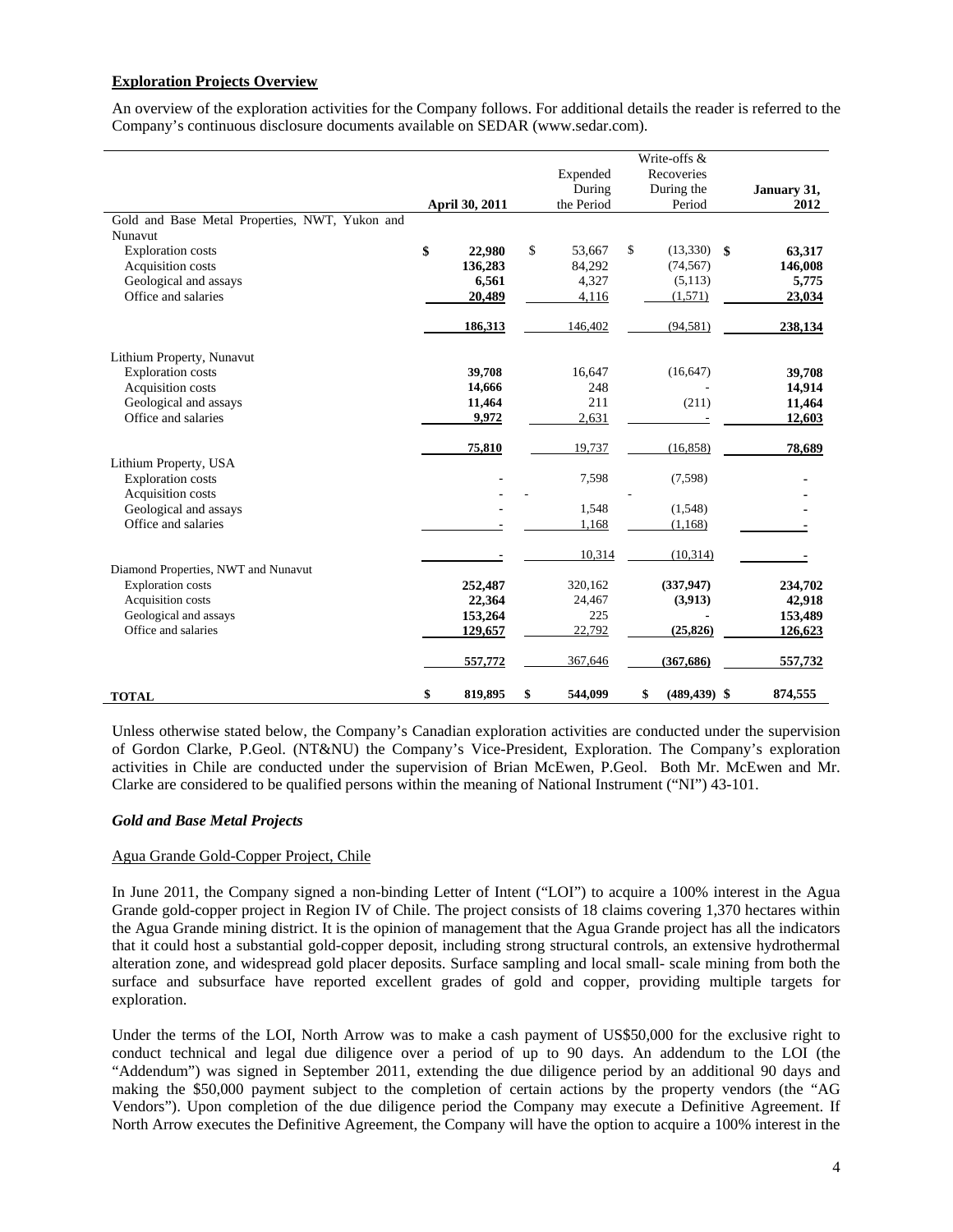project by making staged cash payments totaling US\$10 million over approximately five years and by completing a feasibility study. The AG Vendors will retain a 1.5% net smelter royalty.

In December 2011, the Company learned that the AG Vendors were taking steps to transfer title to the Agua Grande claims to another entity in an attempt to avoid their obligations to North Arrow under the terms of the LOI and the Addendum. On December 15, 2011 the Company provided the Vendors with notice of its intent to execute the Definitive Agreement and the Company filed a legal injunction in Chilean court preventing the AG Vendors from selling or transferring the Agua Grande claims. Following receipt of the legal injunction, the Company filed a lawsuit requesting an arbitrator to compel the Vendors to either execute an option agreement with North Arrow over the 11 mining concessions or pay damages to North Arrow, and the matter is now under arbitration.

During the due diligence period, the Company also learned that several of the key mineral claims subject to the LOI and Addendum were not owned by the AG Vendors. The Company executed a ninety day LOI (the "Second LOI") with the owner of these mineral claims (the "Second Vendor"). The Second LOI provides that the Company may acquire an option to earn a 100% interest in the mineral claims owned by the Second Vendor on terms proportional to their importance to the overall Agua Grande project area. Acquiring the option outlined in the Second LOI is subject to the Company successfully acquiring the remainder of the Agua Grande properties from the AG Vendors. The Second LOI has subsequently lapsed and the Company is currently working to renew the agreement.

#### El Tesoro Copper-Gold Project, Chile

In February of 2012, the Company signed a Letter of Intent ("LOI") to acquire a 100% interest in the El Tesoro copper-gold project, ("El Tesoro" or "the Project") which is located approximately 250 kilometres north of Santiago and 35 kilometres from the town of Illapel, in Region IV of Chile. El Tesoro is host to geological features similar to the archetype Candelaria iron-oxide-copper-gold (IOCG) deposit, as well as the pre-feasibility stage El Espino IOCG deposit that lies approximately 3.5 kilometres to the south of the Project. The mineralized system at El Tesoro includes a 1.8 x1.5 kilometre alteration zone with a strong potassic-altered centre and albite-silica halo. A nearsurface mesothermal vein system hosts gold, copper and iron mineralization, and there is the potential for significant disseminated copper and gold at depth.

Infrastructure in the area is very good, with road access to the project, rail and high-tension power in close proximity, and local mining and community resources available. The area includes rolling hills up to 1500 metres in elevation. The Illapel region has a long mining history, with artisanal copper and gold mining continuing to the present day.

The most recent exploration work was conducted in 2008 by the property owners, Sociedad Contractual Minera El Tesoro (the "Owners") and included a 7.5 line kilometre IP-Resistivity geophysical survey, 30 samples from underground workings, 23 surface samples and six square kilometres of 1:10,000 scale mapping. In the coming months, the Company plans to complete a ground magnetometer survey and a National Instrument ("NI") 43-101 technical report prior to a diamond drilling program.

The LOI allows North Arrow exclusivity for 90 days to negotiate a definitive option agreement with the Owners and to complete legal and technical due diligence on the Project. Under the terms outlined in the LOI, North Arrow will have an option to earn a 100% interest in the El Tesoro properties by spending US\$250,000 on exploration in the first year, spending US\$750,000 (US\$1,000,000 cumulative) on exploration in the second year, making a cash payment of US\$600,000 to the Owners within 60 days of the end of the second year, completing a feasibility study on the project and making a cash payment to the owners equal to US\$0.50 per tonne of reserves as defined in the feasibility study. The Owners will retain a 1% Net smelter royalty. The transaction will be subject to customary conditions, including regulatory and Exchange approval.

# Hope Bay ORO Gold Project – Nunavut

The Company's 100% owned ORO gold property is located in the Hope Bay Volcanic Belt (HBVB) in Nunavut and is the only strategically located land holding in the HBVB that is not held by Hope Bay Mining Ltd. (a wholly owned subsidiary of Newmont Mining Corporation). Newmont estimates that current potential resources within the HBVB are approximately 9 million ounces of gold, including the Doris, Madrid and Boston deposits (www.newmont.com/north-america). The Company's Hope Bay ORO Project is under option to Sennen Resources Ltd. ("Sennen"). Under the terms of the agreement, Sennen may earn up to a 60% interest in the project by making an initial cash payment of \$50,000 (received) and spending \$5 million over a five year period. A minimum expenditure of \$500,000 is required in the first year (complete). The Company is conducting the exploration program described below on Sennen's behalf.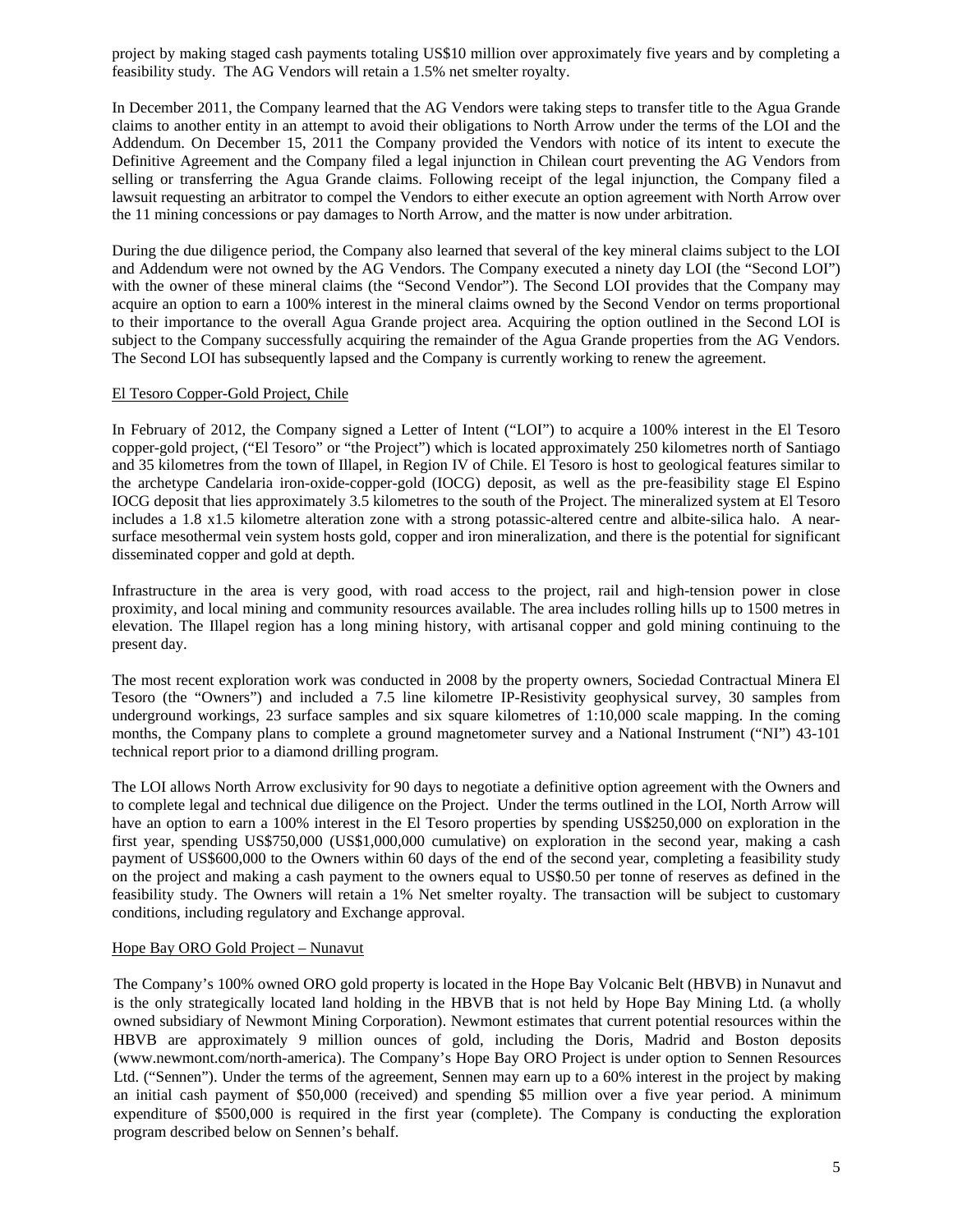The ORO leases cover an area of 40 sq km that adjoins Hope Bay Mining Ltd.'s property with the Doris deposit located only 3.25 km to the south. The Doris deposit contains an indicated resource of 798,000 ounces of gold at a grade of 19.31g/t. Mineralization at Doris occurs along a well-defined stratigraphic volcanic contact, which extends northward onto the Company's property. The ORO leases host numerous gold showings and potentially gold bearing structures including the Elu shear zone and Wombat zone.

An eleven hole, 1,225 metre exploration program to explore the Ida Point prospect commenced in late July 2011 and was finished at the end of August 2011. The drilling tested 300 metres of strike length and all holes but one intersected the Elu shear and returned significant gold values including 7.55 metres grading 4.91 g/t gold and 2.00 metres grading 20.22 g/t gold. Substantial gold values were also returned for the Elu splay and Elu shear east, which occur sub parallel to the Elu shear to the northwest and the southeast of the Elu shear, respectively.

The most northerly intersection of the Elu shear was in hole 11-HB-10 where the host rock was a foliated feldspar quartz porphyry with moderate sericite alteration, quartz carbonate veining and related sulphide mineralization. The surface expression and all other intersections of the Elu shear are within an Archean mafic volcanic sequence. This means the Elu shear is not constrained by stratigraphy and is open to the north as well as down dip and to the south of current drilling. Hole 11-HB-03 which was collared approximately 50 m north of hole 11-HB-10 was terminated after drilling over 42 m of tonalite at the bottom of the hole. The discovery of the Elu shear in altered felsic intrusive rocks suggests that hole 11-HB-03 should have been allowed to continue farther to the east.

The 2011 drilling program has confirmed the continuity of gold mineralization along the Elu shear and that additional drilling is warranted to fully outline gold mineralization associated with this structure. Further work to identify other gold mineralized shears on the Oro property is also warranted. This would include prospecting and the application of soil sampling to test for potentially hidden mineralized shears in overburden covered areas.

# Anialik Gold Project – Nunavut

The Greenstone Lake showing is located on a 762 acre portion of Inuit Owned Land parcel CO-30 under option from Nunavut Tunngavik Incorporated ("NTI") and forms part of the Anialik project. The initial Greenstone Lake showing was discovered in 1999 when a single sample returned 2.78 g/t gold from a quartz vein with 4% pyrite. Sampling in 2005 returned assays of over 1 g/t gold for six of eight samples described as being from sheared mafic volcanics with carbonate alteration and included assays of 33.83, 22.63 and 7.98 g/t gold. In September 2011, prospecting identified additional mineralized shears with six of twelve samples returning assays of greater than  $1 \frac{g}{t}$ and including assays of 11.2, 6.8 and 3.6 g/t gold. All samples were from shear zones within mafic volcanic flows, tuffs and pillow lavas. The shear zones contain stringy quartz, and brown weathering carbonate, with accessory pyrite, and occasional arsenopyrite. Chlorite alteration is also prevalent. The shears strike just east of north, have sub-vertical dips and tend to occupy depressions. Width potential for individual shears is estimated between 1 to 20 metres. The sampling carried out to date has therefore identified a series of sub-parallel shears within a corridor measuring over 600 metres long and 50 metres wide. A program of detailed geologic mapping, sampling and ground geophysics is planned for the 2012 field season.

# Contwoyto Gold Project – Nunavut

The Company's Contwoyto project is located near the past producing Lupin gold mine in Nunavut and consists of five claims and two leases. In the spring of 2011, Elgin Mining Inc. purchased the Lupin gold mine from Minerals and Metals Group and is actively carrying out new exploration, including diamond drilling on the Lupin mine leases.

The Company's claims contain known gold occurrences that have been subjected to various levels of mineral exploration up to and including diamond drilling. The Company's mining leases 3362 and 3407 contain the Dune and Pan gold deposits respectively. Management believes that there is the potential to outline additional mineralization at Pan and Dune, as well as elsewhere within the Contwoyto claims and leases.

# Seagull Tin Project – Yukon

In May 2011, North Arrow entered into an option agreement with Panarc Resources Ltd. ("Panarc") for the Seagull Tin project located approximately 156 km west of Watson Lake, Yukon. The project includes seventy-six claims totaling 3,925 acres staked by Panarc to cover historic tin showings. In the long-term the tin market is expected to remain strong, with the major demand being from the use of tin in solder for the growing electronics industry.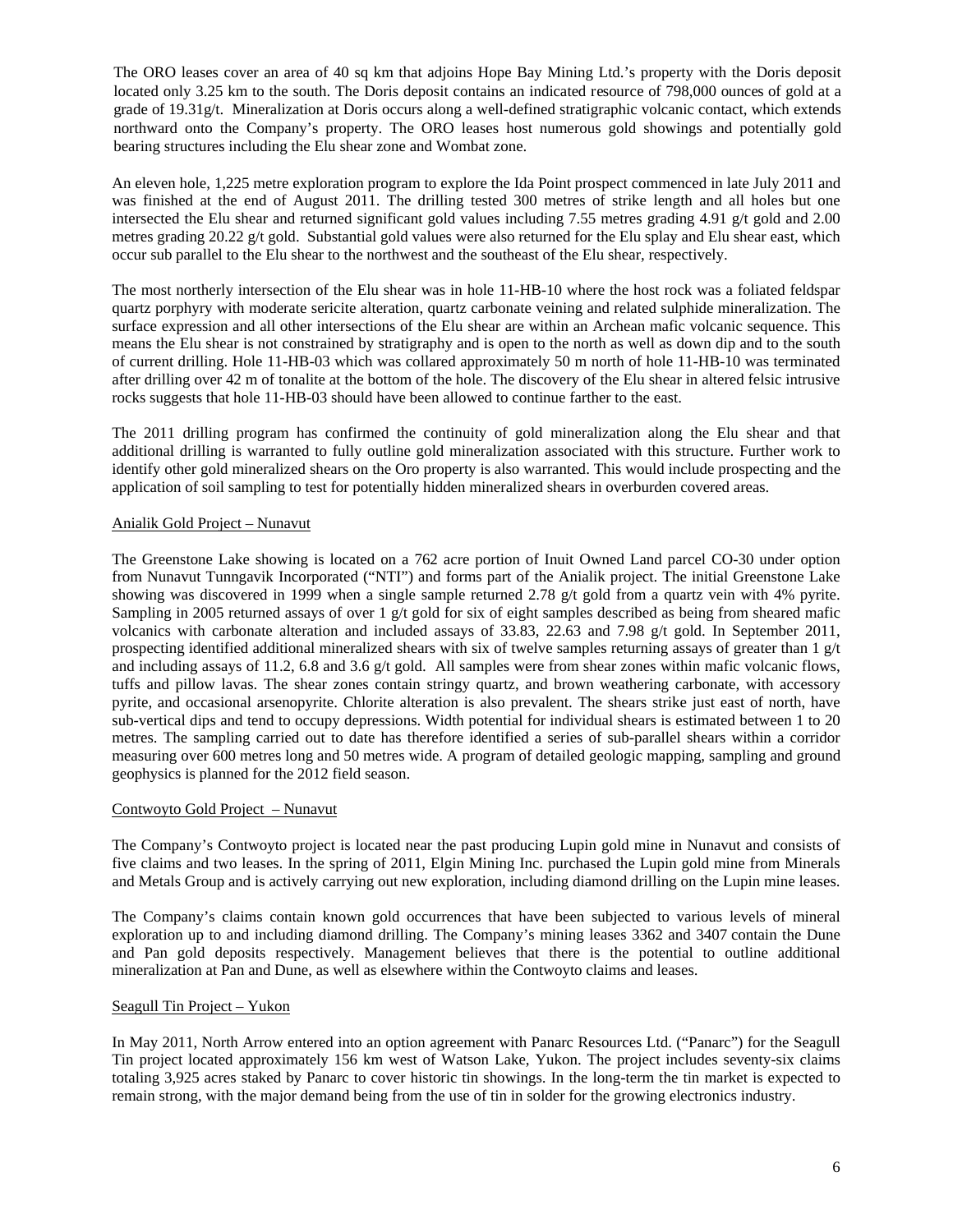Under the terms of the agreement, the Company made an initial cash payment of \$15,000 to Panarc and issued 100,000 common shares. In addition, the Company must incur aggregate exploration expenditures of \$300,000 within a three-year period. Panarc will retain a royalty equal to 2.0% of net smelter returns, of which the Company may purchase one percentage point (1.0%) for \$1,000,000 CAD such that the royalty would be reduced to 1.0%. At the time the agreement was executed, Panarc and the Company were related by virtue of a common director.

Tin mineralization within the project area is related to the mid – Cretaceous aged Seagull Batholith which has been mapped in outcrop over an area of 14x44 km. In July of 2011, a prospecting and sampling program was carried out over the project claims and adjacent areas. The program located two areas that returned significant rock grab sample assay results as well as anomalous soil sample results in an overburden covered area near one of the showings. The first showing consists of vein and skarn type mineralization with grab samples returning values from 0.8% tin up to 2.46% tin over a 400 metre strike length. There is an adjacent tin soil geochemical anomaly with values ranging from 200 to greater than 1000 ppm tin over a strike length of approximately 500 metres and a width of approximately 40 metres. Additional sampling is required to fully outline the extent of this soil anomaly and in January of 2012 an additional sixteen claims (826.4 acres) were staked to protect the land position in this area. The second showing was identified in the Eccles Ridge area and consists of greisen and vein mineralization with grab samples returning from background values up to 1.5% tin. There is limited outcrop exposure in this area and additional work, including soil sampling should be carried out. The Eccles Ridge showing was on open ground and sixteen claims were staked in January 2012 to cover the showing and surrounding area. The Company is currently planning follow up sampling and ground geophysics for the 2012 summer field season.

# *Diamond Projects*

# Lac de Gras Diamond Project – Northwest Territories

The Lac de Gras project originally consisted of over 81,000 acres and was a 50-50 joint venture with Dr. Chris Jennings [Dr. Jennings subsequently assigned his interest to Springbok Holdings Inc. ("Springbok")]. The 81,000 acre property is contiguous with a 226,000 acre block of claims held by Harry Winston Diamond Mines Ltd. ("Harry Winston"). Under the terms of an option agreement announced on September  $6<sup>th</sup>$  2011, the two properties collectively now form a "joint venture property" totaling over 307,000 acres. Harry Winston is to carry out exploration on the joint venture property, and may exercise its option to vest at a 55% interest in the joint venture property by funding \$5,000,000 in exploration expenditures over a five year period. Upon exercising the option, a joint venture will be formed in which Harry Winston will hold a 55% interest and North Arrow and Springbok will equally share a 45% interest in the entire 307,000 acre joint venture property.

The joint venture property forms a very large, contiguous block of mineral claims and mining leases located within the prolific Lac de Gras diamondiferous kimberlite field in Canada's Northwest Territories, home to some of the richest diamond deposits in the world. The joint venture property directly adjoins the mineral leases that host the Diavik diamond mine, located only 10 km to the north. The Ekati diamond mine is located within 40 km to the northwest. The trend line defined by Diavik's mine project kimberlites runs directly through the centre of the joint venture property, while trend line defined by Ekati's mine project kimberlites crosses the western portion of the joint venture property.

Previous exploration has been carried out on portions of the joint venture property, but traditional surface till sampling for kimberlite mineral indicator trains has been hampered by thick glacial till cover. Preliminary work, including mapping local ice directions and till characteristics in preparation for a systematic basal till sampling program, has been carried out. The basal till sampling program will be initiated in early summer 2012. Initial plans were to use a track mounted reverse circulation drill, but subsequently it was decided to use a helicopter portable reverse circulation drill to avoid time constraints associated with a winter road mobilization/demobilization operation window. The drill will be used to sample a complete till column and reach basal till not accessed by previous sampling.

#### Hammer Diamond Project - Nunavut

The Hammer project is located in the Coronation diamond district of Nunavut and is a joint venture between Stornoway Diamond Corporation ("Stornoway") (75%) and the Company (25%). In July 2009, Stornoway notified the Company that a new kimberlite had been discovered on the Hammer property. Kimberlite bedrock was found within a prominent topographic low feature that is 225 m long, between 15 and 100 m wide, and has a surface expression of approximately 1 hectare. A diamond (+0.106mm) was recovered from a small sample (6.6 kg) of the discovered kimberlite bedrock.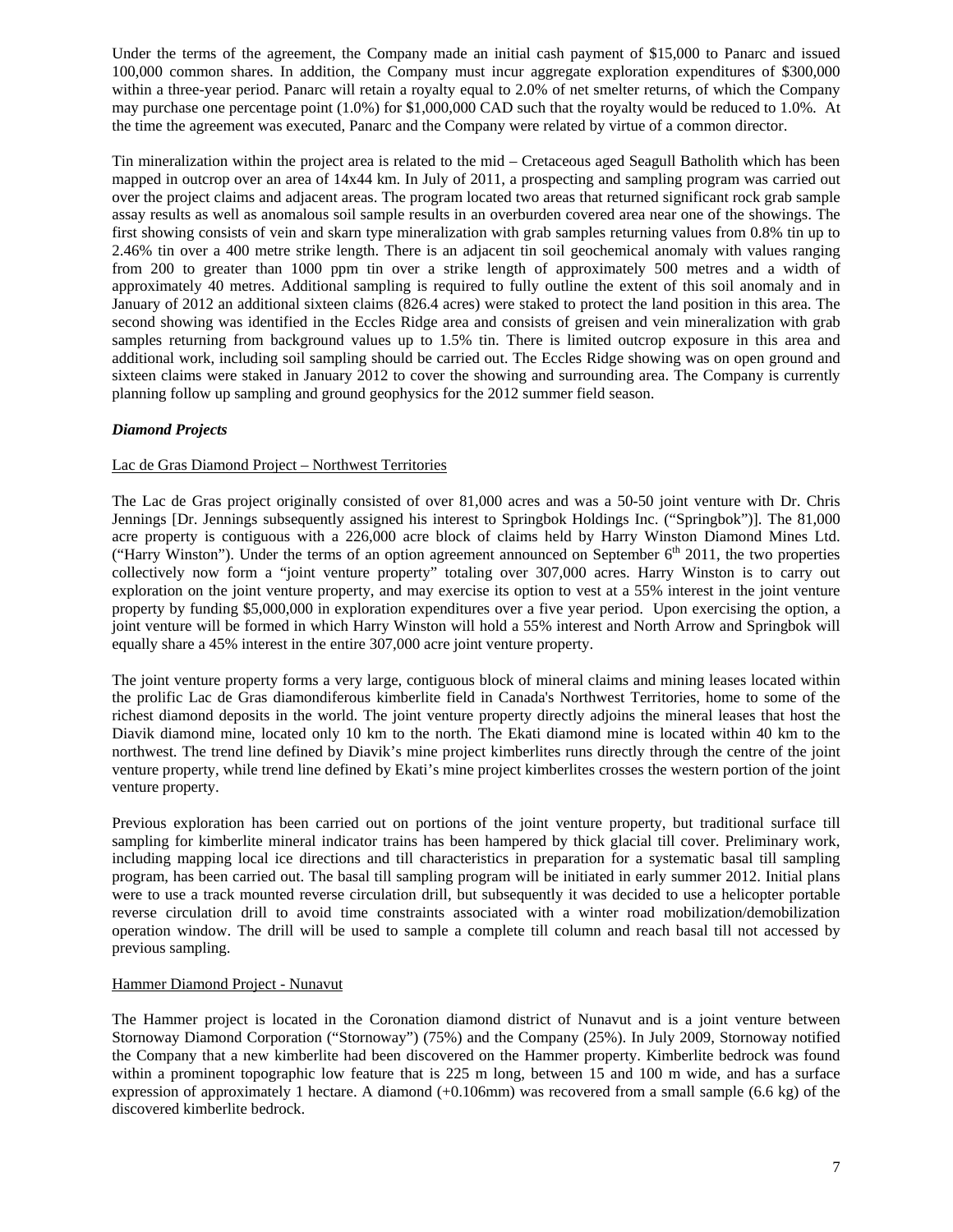In September 2010, ground geophysical surveys were conducted over the Hammer kimberlite. A magnetic anomaly was detected at the center of the work area, coinciding with the observable topographic low and coincident with a moderate response conductor. The success of the 2010 geophysical program led to a drill program on the Hammer kimberlite commencing in early June 2011. The program was completed in mid-July, with a total of twenty-one holes (1,800 m) completed and 930 meters of kimberlite recovered. The Hammer kimberlite appears to have an elongated surface expression of approximately 0.4 hectares, a confirmed depth extent of at least 200 meters, and consists of olivine-rich variably bedded volcaniclastic kimberlite. A total of 200.9 kilograms of drill core submitted for microdiamond recovery returned four diamonds greater than 0.106mm square mesh with the largest stone in the 1.18mm to 1.70mm size class. A total of 3.27 tonnes of core processed through a dense media separation facility returned eight diamonds greater than 0.3mm square mesh with one stone on the +5 DTC screen. No further work is planned and as such exploration expenditures totalling \$367,686 were written off for the period ended January 31, 2012.

# *Lithium Projects*

The Company maintains in good standing mining claims covering spodumene (lithium) rich pegmatites in the Northwest Territories (Phoenix project) and in Nunavut (Torp Lake project). The Company is currently considering various options to advance and further evaluate these properties.

#### *Other Exploration Properties*

The Company maintains an interest in a number of additional, non-material exploration properties. The Company continues to review the available exploration data associated with these properties in an effort to evaluate ways to further advance these properties. Included in these properties are the Bamako gold project in Nunavut, the Run Lake base metal project in Nunavut and the Hay-Duck base metal property in the Northwest Territories.

# **FINANCIAL CONDITION, LIQUIDITY, CAPITAL RESOURCES, OPERATIONS AND FINANCIAL RESULTS**

#### **Results of Operations**

During the three months ended January 31, 2012 (the "current quarter"), the Company recorded a net loss of \$855,393 or \$0.02 per share and a net loss of \$1,643,098 or \$0.03 per share for the nine months ended January 31, 2012 (the "current period"). This is compared with a net loss of \$121,088 or \$0.01 per share for the three months ended January 31, 2011 (the "comparative quarter") and \$707,883 or \$0.01 per share for the nine months ended January 31, 2011 (the "comparative period"). The primary reason for the increased losses is related to increased exploration activity and the associated costs.

Expenses for the current quarter increased \$341,067 from the comparative quarter with the most significant components being: stock-based compensation charges \$33,894 (comparative quarter- \$7,166), salaries and benefits \$53,628 (comparative quarter- \$40,992), property investigation costs \$98,455 (comparative quarter \$nil), professional fees \$124,137 (comparative quarter- \$10,911), consulting \$61,667 (comparative quarter- \$nil) and the non-cash accretion cost related to the convertible note of \$32,530 (comparative quarter- \$nil). In addition, during the current quarter the Company wrote-off \$371,183 (2011- \$720) of exploration and evaluation costs related to the Hammer and other Canadian properties.

Expenses for the current period increased \$831,350 from the comparative period with the most significant components being: stock-based compensation charges \$163,491 (comparative period- \$43,628), salaries and benefits \$172,467 (comparative period- \$124,011), property investigation costs \$208,409 (comparative period- \$12,754) professional fees \$247,252 (comparative period- \$58,625), consulting \$186,667 (comparative period- \$nil) and the non-cash accretion cost related to the convertible note of \$53,477 (comparative period- \$nil).

Property investigation costs, the write-off of mineral properties, consulting and legal fees have contributed significantly to the current period's loss and reflect the Company's activities in South America and Canada. The Company has entered into letters of intent (LOI) for the acquisition of properties in Chile and initiated due diligence and exploration work. As part of the due diligence process the Company discovered there were title issues with certain of the properties and that the vendors of certain of the LOI properties had attempted to transfer them to another party. As a result, the Company initiated legal action to prevent this transfer and the matter will be settled through arbitration. Accordingly, all related legal fees, exploration costs and consulting fees have been expensed in the current period.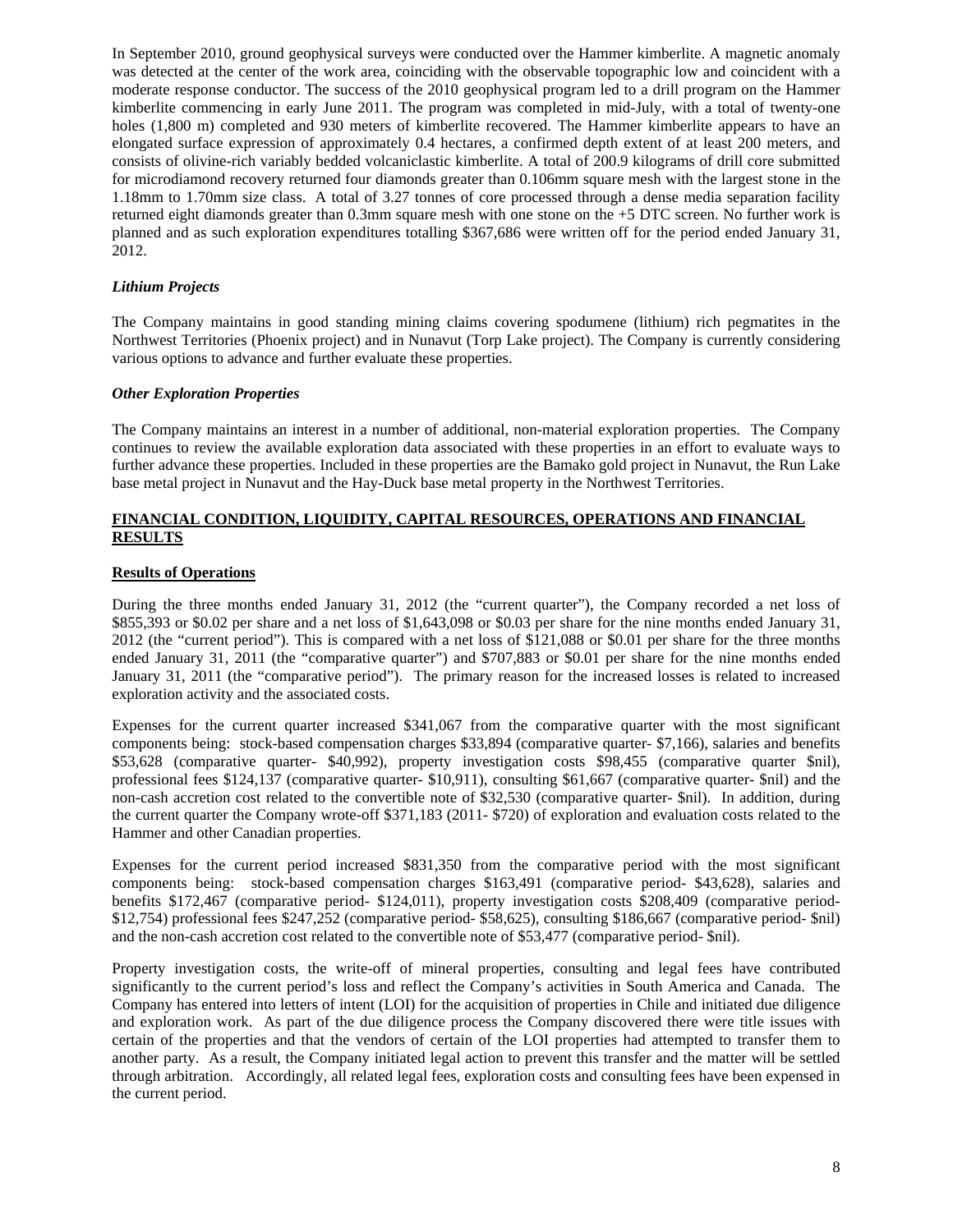# **Financial Condition- January 31, 2012 compared with April 30, 2011**

At January 31, 2012, the Company had assets of \$1,290,255 that included working capital of \$267,239 as compared to assets of \$1,658,492 and working capital of \$707,567 at April 30, 2011. The reduction in working capital was largely due to the funding of exploration expenditures and the loss for the period offset by funds raised by the issuance of a convertible promissory note.

# **Summary of Quarterly Results**

The following table sets out selected unaudited quarterly financial information North Arrow Minerals Inc. and is derived from the Company's unaudited quarterly consolidated financial statements prepared by management. The Company's interim consolidated financial statements are prepared in accordance with IFRS and are expressed in Canadian dollars.

|                           |    |                 |        | Income                     | <b>Basic Earnings</b>           |        | <b>Fully Diluted</b>        |                     |
|---------------------------|----|-----------------|--------|----------------------------|---------------------------------|--------|-----------------------------|---------------------|
|                           |    |                 |        | or (Loss) from             | (Loss) per share <sup>(1)</sup> |        |                             | Earnings (Loss) per |
|                           |    |                 |        | <b>Continued Operation</b> | from Continued                  |        | share <sup>(1)</sup> - from |                     |
|                           |    |                 |        | and Net Income             | <b>Operation and Net</b>        |        | Continued                   |                     |
|                           |    | Interest Income | (Loss) |                            | Income (Loss)                   |        | Operation and Net           |                     |
| <b>Ouarter Ending</b>     |    |                 |        |                            |                                 |        |                             | Income (Loss)       |
| January 31, 2012          | \$ | 113             | \$     | (855, 393)                 | \$                              | (0.02) | \$                          | (0.02)              |
| October 31, 2011          | \$ | 179             | \$     | (380, 881)                 | \$                              | (0.01) | \$                          | (0.01)              |
| July 31, 2011             | \$ | 943             | \$     | (406, 822)                 | \$                              | (0.01) | \$                          | (0.01)              |
| April 30, $2011^{(2)}$    | S  | 1,874           | \$     | (2,152,683)                | \$                              | (0.04) | \$                          | (0.04)              |
| January 31, 2011 $^{(2)}$ | \$ | 2,179           |        | (121,088)                  | \$                              | (0.01) | \$                          | (0.01)              |
| October 31, $2010^{(2)}$  |    | 1,962           |        | (425.617)                  | \$                              | (0.01) | \$                          | (0.01)              |
| July 31, $2010^{(2)}$     | \$ | 795             |        | (161, 178)                 | \$                              | (0.00) | \$                          | (0.00)              |
| April 30, $2010^{(3)}$    |    | Nil             |        | $(2,150,894)^{(4)}$        | \$                              | (0.00) | \$                          | (0.00)              |

(1) Based on the treasury share method for calculating diluted earnings.

(2) Restated IFRS

(3) Canadian GAAP

(4) includes a future income tax recovery of \$147,500 due to the application of EIC-146, "Flow-through Shares", during the year ended April 30, 2010. This is a non-cash item recorded in compliance with Canadian GAAP but is derecognized under IFRS.

# **Current Quarter**

The Company's quarterly results can be affected by many factors such as seasonal fluctuations, variations in capital markets, the write-off of capitalized amounts, stock-based compensation costs, tax recoveries and legal matters.

The Company's loss for the current quarter totaled \$855,393, an increase from the loss of \$121,088 for the comparative quarter. The loss during the current quarter was affected by a significant increase in expenses, from \$123,070 in the comparative quarter to \$464,137 in the current quarter and the write-off of exploration and evaluation assets. Please refer to "*Results of Operations"* above*.* 

# **Liquidity and Capital Resources**

At January 31, 2012 the Company had \$267,239 of working capital that included cash of \$262,059. This is compared to working capital of \$707,567 at April 30, 2011 and \$708,642 at January 31, 2011. During the current period the Company's cash position was reduced by \$409,901 (comparative period \$429,789) as a result of funding its operating and investing activities offset by the completion of a \$1,000,000 (comparative period - \$776,867) financing by way of a convertible note.

During the current period the Company's operating activities used cash of \$983,474 (comparative period -\$463,233) reflecting the increased activity level in property investigation related work and professional fees.

The Company's primary investing activity is the acquisition and exploration of mineral properties. During the current period, the Company spent \$426,427 to acquire and explore its mineral property interests (comparative period - \$743,423).

As at January 31, 2012, the Company had 5,273,000 outstanding stock options with exercise prices that range from \$0.20 to \$0.40 and 1,979,167 warrants with an exercise price of \$0.25 which expired unexercised February 20, 2012.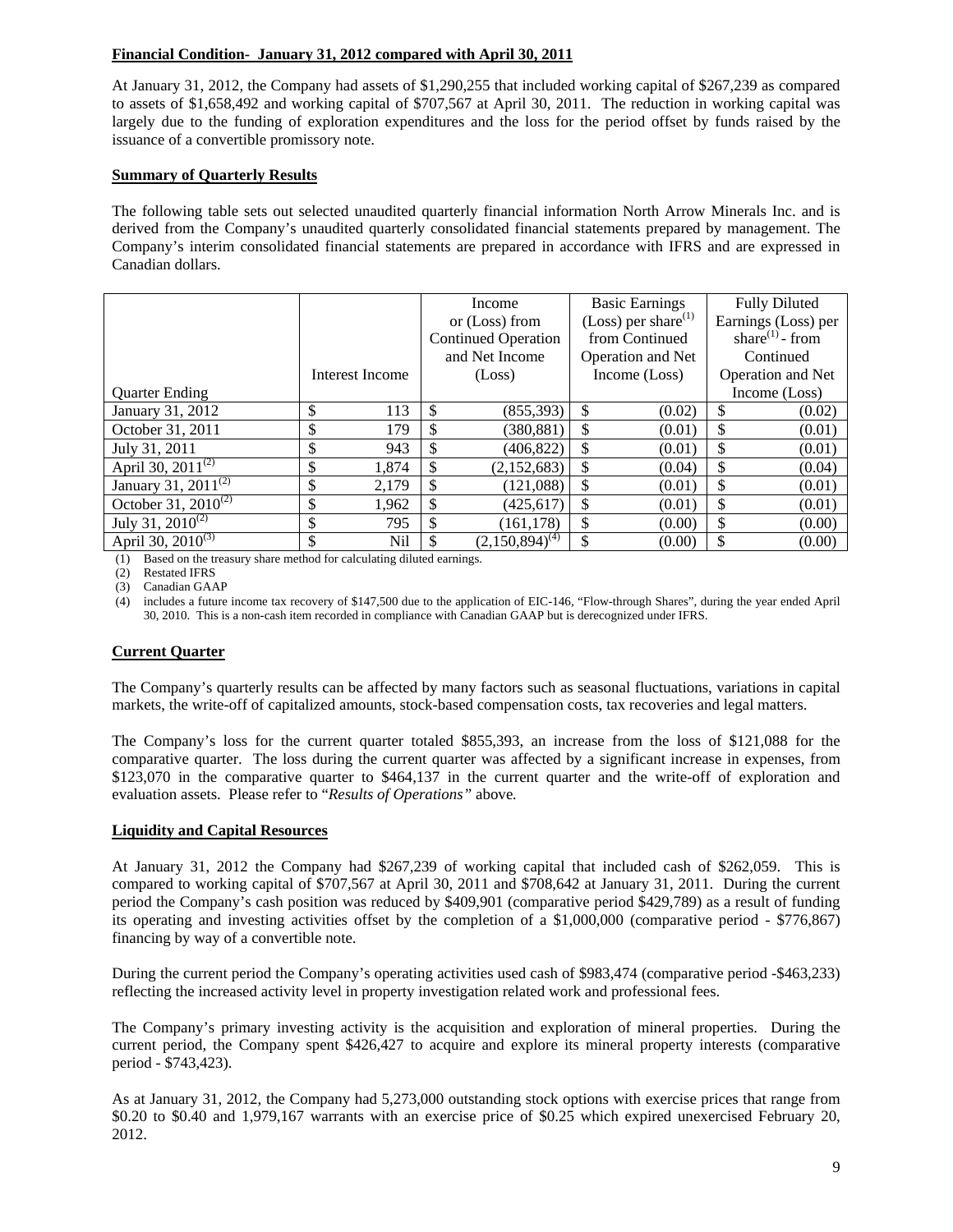Actual funding requirements may vary from those planned due to a number of factors, including the progress of exploration activity and the Company's ability to raise additional funds at favourable terms. Management recognizes there will be risks involved that may be beyond their control. The Company intends to continue to use various strategies to minimize its dependence on equity capital, including the securing of joint venture partners where appropriate.

The Company's ability to generate cash is very much affected by the current market conditions, its share price and third party interest in its assets. Fewer dollars are available for investment in the current equity markets for companies at an early/grass-roots stage of exploration. Dilution to existing shareholders from an equity financing increases as the share price decreases. The Company has no credit facilities that could be used for ongoing operations because it has no operating cash flow. The funds that the Company does have that aren't required in the short-term for exploration or overhead expenditures are invested for up to 90 days in Bankers' Acceptance or Bankers' Deposit Notes to reduce the Company's exposure to credit risk. The Company has no exposure to assetbacked commercial paper.

The Company's most significant fixed costs relate to salary and consulting expense for its management and the costs associated with maintaining a TSXV listing. The Company has sufficient financial resources to keep its material landholdings and the majority of its non-material landholdings in good standing into 2013. The Company's management actively manages its landholdings in an effort to keep those landholdings with the greatest exploration potential in good standing for as long as possible. The Company's management regularly reviews its cash position against future plans and makes decisions regarding these plans accordingly.

The Company expects that additional financings will be required to continue to further exploration efforts at its various exploration properties and to maintain its listing on the TSXV. In the interim, the Company is seeking to minimize variable expenses to the extent possible and to seek joint venture partners to continue to further exploration of its mineral properties.

# **Risks and Uncertainties**

The Company's financial condition and future prospects are significantly affected by overall economic conditions. The Company has no source of operating revenue and relies on equity financings and warrant exercises to further exploration on its properties.

Historically, the majority of the Company's expenses have been denominated in Canadian Dollars so its exposure to foreign exchange risk was limited. Exploration activities outside of Canada will expose the Company to foreign exchange risk. Presently, the Company does not use foreign-exchange contracts to mitigate this risk, but that may change in future, depending upon the size of the Company's exploration programs denominated in currencies other than the Canadian Dollar.

The Company's receivables consist of refunds due from the federal government for sale taxes, refunds of amounts advanced and amounts due from other exploration companies. From time-to-time, the Company will have receivables from companies with which it has exploration agreements or options. The maximum amount of the Company's exposure to credit risk with respect to its receivables is the carrying value of those receivables as at the balance sheet date.

The Company's liquidity risk, the risk that the Company won't be able to meet its obligations as they come due, is an issue, because the Company has no source of operating revenue and has a history of losses. To mitigate this risk, the Company's management actively monitors its cash-flow and made decisions and plans for 2012 accordingly. In August 2011, the Company concluded a \$1,000,000 private placement (please see "*Private Placement – August 2011*" below). Under the terms of a flow-through private placement completed in August 2010, the Company is required to spend \$712,500 on CEE on or before December 31, 2011 (complete).

# *Private Placement – August 2011*

On August 31, 2011, the Company received regulatory approval and closed a \$1,000,000 private placement of a convertible promissory note with Anglo-Celtic Exploration Ltd. ("Anglo-Celtic"), a private company controlled by D. Grenville Thomas, who is a director of the Company. The private placement consists of a convertible note, structured as an unsecured, interest bearing loan of \$1,000,000. The term of the loan is for two years, to August 31, 2013. Anglo-Celtic did not receive any warrants upon issuance of the convertible note, however, if North Arrow fails to repay the loan in full by August 31, 2012 or if North Arrow and Anglo-Celtic amend or re-negotiate the terms of the loan in future, Anglo-Celtic will have the right to convert the principal amount of the note into both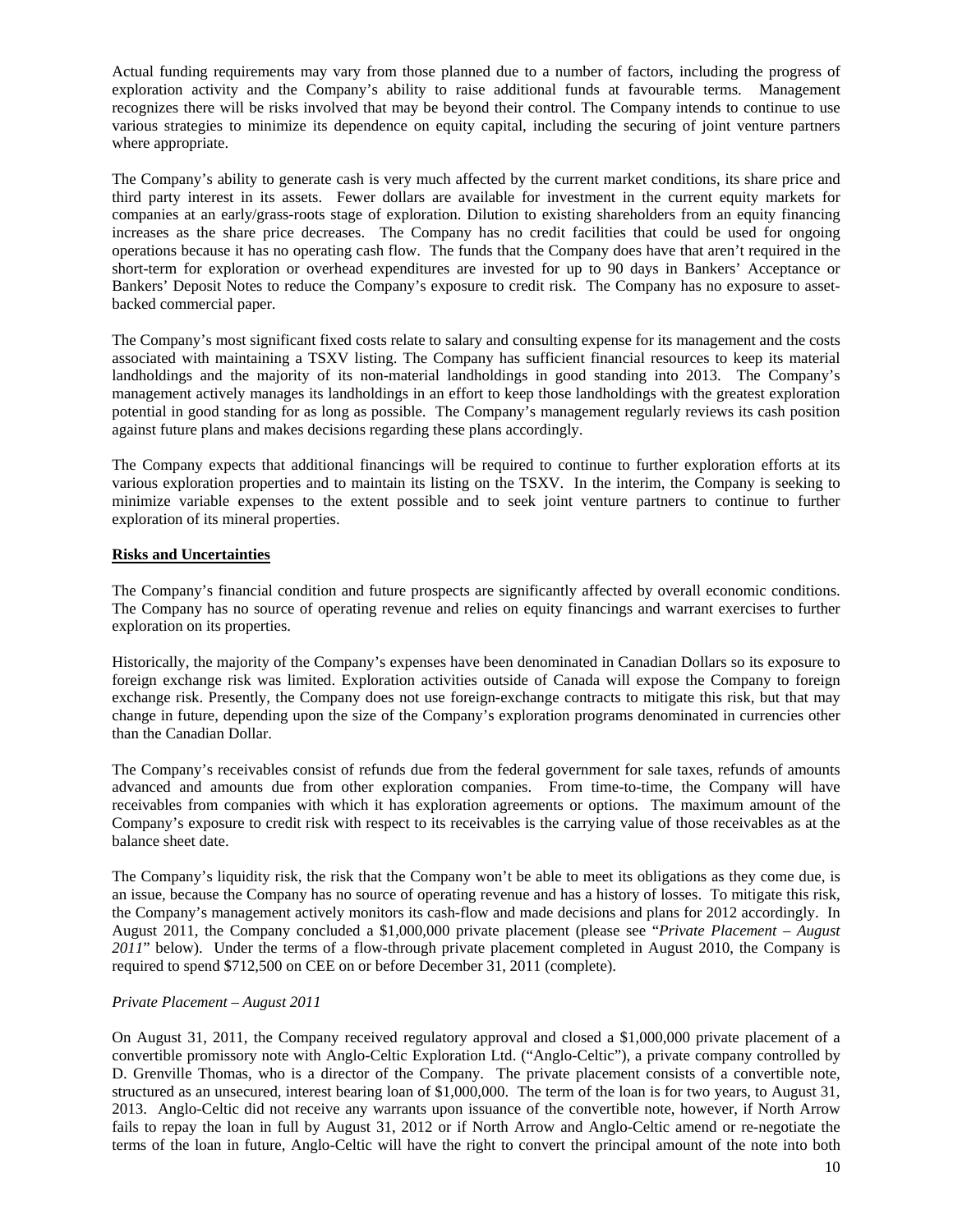common shares and an equal number of warrants, such warrants being exercisable until the loan's August 31, 2013 due date. Any shares issued pursuant to the terms of this private placement will be subject to a hold period, which expires on January 1, 2012.

As a result of the private placement, Mr. Thomas, through Anglo-Celtic, may become a "Control Person" (as defined in the TSX Venture Exchange's policies) of North Arrow. At the date of the agreement, Mr. Thomas, through Anglo-Celtic, owned 9,839,582 common shares, representing approximately 18.7% of North Arrow's issued and outstanding common shares. Under the terms of the private placement, Anglo-Celtic will be entitled to acquire a further 4,000,000 common shares by converting the \$1,000,000 loan principal into common shares at a conversion price of \$0.25 per share. If Anglo-Celtic converts the entire principal amount of the loan, Mr. Thomas would control approximately 24.4% of the then issued shares of North Arrow (assuming no other shares are issued by North Arrow, except the common shares to Anglo-Celtic upon conversion of the loan). The creation of a new Control Person requires shareholder approval, which North Arrow received from shareholders at the Annual General Meeting held on November 3, 2011. Proceeds from the loan will be used to continue to fund North Arrow's exploration activities in South America and for working capital purposes however, the Company will require additional financing in the future as it has no source of cash flow from operations.

Actual funding requirements may vary from those planned due to a number of factors, including the progress of exploration activity and the Company's ability to raise additional funds at favourable terms. Management recognizes there will be risks involved that may be beyond their control. The Company intends to continue to use various strategies to minimize its dependence on equity capital, including the securing of joint venture partners where appropriate.

The Company's ability to generate cash is very much affected by the current market conditions, its share price and third party interest in its assets. Dilution to existing shareholders from an equity financing increases as the share price decreases. The Company has no credit facilities that could be used for ongoing operations because it has no operating cash flow. The funds that the Company does have that aren't required in the short-term for exploration or overhead expenditures are invested for up to 90 days in Bankers' Acceptance or Bankers' Deposit Notes to reduce the Company's exposure to credit risk. The Company has no exposure to asset-backed commercial paper. The \$1 million convertible note payable to Anglo-Celtic is a significant liability for the Company, although it is unsecured. Should Anglo-Celtic choose to convert the loan principal and interest into common shares, this will result in dilution to existing shareholders.

The Company's most significant fixed costs relate to management of the company and the costs associated with maintaining a TSXV listing. Following the closing of the private placement of the convertible note described above, the Company has sufficient financial resources to keep its material landholdings and the majority of its non-material landholdings in good standing into 2013. Furthermore, the Company has also incurred sufficient exploration expenditures on these properties to keep them in good standing with the respective provincial and territorial governments into 2013 as well. The Company's management actively manages its landholdings in an effort to keep those landholdings with the greatest exploration potential in good standing for as long as possible. The Company's management regularly reviews its cash position against future plans and makes decisions regarding these plans accordingly.

# **Outstanding Share Data**

|                |               |          | Number of     |                    |  |
|----------------|---------------|----------|---------------|--------------------|--|
|                | Number of     | Exercise | <b>Shares</b> |                    |  |
|                | <b>Shares</b> | Price    | Vested        | <b>Expiry Date</b> |  |
| <b>Options</b> |               |          |               |                    |  |
|                | 1,125,000     | 0.40     | 1,125,000     | August 7, 2012     |  |
|                | 1,410,000     | 0.20     | 1,410,000     | June 4, 2014       |  |
|                | 200,000       | 0.30     | 200,000       | September 2, 2014  |  |
|                | 1,000,000     | 0.20     | 500,000       | March 7, 2016      |  |
|                | 1,220,000     | 0.20     | 610,000       | May 12, 2016       |  |
|                | 170,000       | 0.20     | 170,000       | November 3, 2016   |  |
|                | 5,125,000     |          |               |                    |  |

The Company's authorized capital is unlimited common shares without par value. As at March 30, 2012, there were 52,758,378 common shares issued and outstanding. As at March 30, 2012 the Company had the following options outstanding: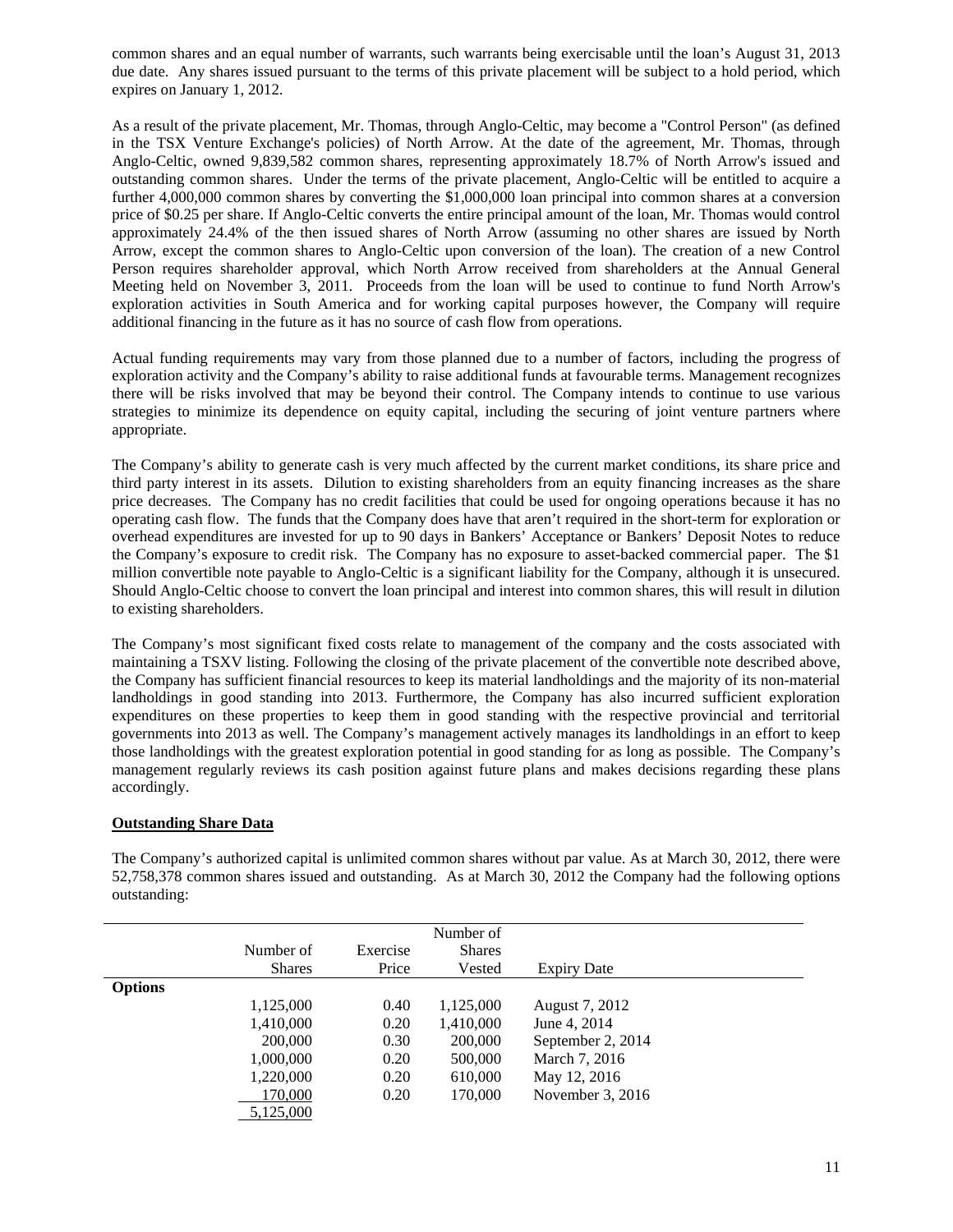In addition, the Company has a \$1,000,000 convertible note payable outstanding that can be converted into 4,000,000 common shares.

#### **Transactions with Related Parties**

- a) During the nine months ended January 31, 2012, the Company paid or accrued \$79,393 (2011 \$123,946) for shared technical services, accounting and rent to a related Company.
- b) Included in current liabilities is \$92,639 (April 30, 2011- \$69,498) due to related parties.
- c) The Company has entered into a consulting agreement expiring March 7, 2013, requiring minimum annual payments totaling \$120,000. In addition, the agreement contains clauses which could provide for payments of up to 12 months on the termination of the contract. During the nine months ended January 31, 2012, the Company paid or accrued consulting fees of \$120,000 (2011 -\$Nil) pursuant to this agreement to a company controlled by an officer of the Company.
- d) During the nine months ended January 31, 2012 the Company paid or accrued consulting fees of \$66,667 (2011- \$Nil) to a company controlled by a director.

 The remuneration of directors and key management personnel during the nine month period ending January 31, 2012 was as follows:

|                                                            | <b>Nine Months Ended</b><br><b>January 31, 2012</b> | Nine Months Ended<br>January 31, 2011 |
|------------------------------------------------------------|-----------------------------------------------------|---------------------------------------|
| Salaries <sup>1</sup><br>Share-based payments <sup>2</sup> | 276,667<br>136,163                                  | \$188,698                             |
| Total                                                      | 412,830                                             | \$188,698                             |

1 – When key management is working specifically on mineral properties their time is capitalized against the mineral property.

2 - Share-based payments are the fair value of options that have been granted to directors and key management personnel.

#### **Convertible Note Payable**

On August 31, 2011, the Company closed a \$1,000,000 private placement of a convertible promissory note with Anglo-Celtic Exploration Ltd. ("Anglo Celtic"), a private company controlled by D. Grenville Thomas, who is a director of the Company. The private placement consists of a convertible note, structured as an unsecured, interest bearing loan of \$1,000,000. Anglo-Celtic may convert at any time all or a portion of the principal amount outstanding into common shares of the Company at \$0.25 per share, which would result in the issuance of up to 4,000,000 common shares if the entire principal amount is converted. The loan bears interest at the Royal Bank Prime Rate plus 400 basis points. The loan accrues interest to the date of repayment; interest is calculated and accrued on a monthly basis. The term of the loan is for two years, to August 31, 2013. Anglo-Celtic did not receive any warrants upon issuance of the convertible note, however, if the Company fails to repay the loan in full by August 31, 2012 or if the Company and Anglo-Celtic amend or re-negotiate the terms of the loan in future, Anglo-Celtic will have the right to convert the principal amount of the note into both common shares and an equal number of warrants, such warrants being exercisable until the August 31, 2013 due date. Any shares issued pursuant to the terms of this private placement will be subject to a hold period, which expires on January 1, 2012.

The convertible note has been segregated into the respective fair values of its debt and equity components on the date of issuance. The debt component, representing the value allocated to the liability at inception, is recorded as a long-term liability. The remaining component, representing the value ascribed to the holder's option to convert the principal balance into common shares, is classified in capital and reserves as the "equity component of convertible note". Over the term of the note, the debt component will be accreted to the face value of the note by the recording of additional interest expense.

At issuance, the Company estimated the fair value of the conversion option by using the Black-Scholes option pricing model with the following assumptions: two-year estimated life, 100% volatility and a riskfree rate of 1.08%.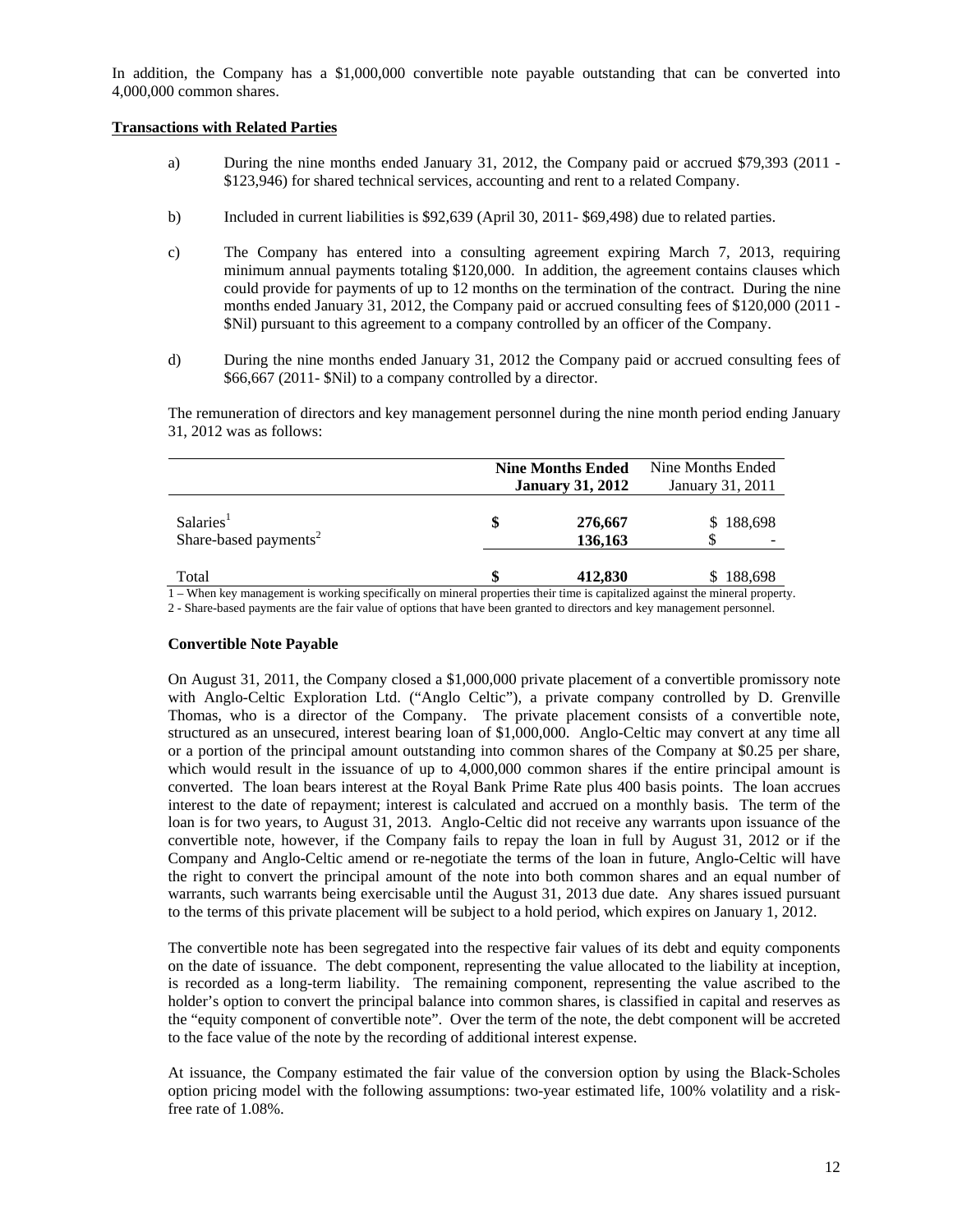|                                           | <b>January 31, 2012</b> | April 30, 2011 |  |
|-------------------------------------------|-------------------------|----------------|--|
| Principal amount                          |                         | 1,000,000      |  |
| Less equity component of convertible note |                         | (294, 178)     |  |
| Accrued interest                          |                         | 29.343         |  |
| Accretion interest                        |                         | 53,477         |  |
| Liability component                       |                         | 788,642        |  |

#### **Changes in Accounting Policy Including Initial Adoption of IFRS**

The Current Quarter is the third reporting period that condensed interim consolidated financial statements have been prepared in accordance with IFRS, and specifically, in accordance with IAS 34 – Interim Financial Reporting. The Company adopted IFRS in accordance with IFRS 1, First-time Adoption of International Financial Reporting Standards ("IFRS 1") as of May 1, 2011. The first date at which IFRS was applied was May 1, 2010 (the "Transition Date").

The Company's accounting policies adopted under IFRS are presented in Note 3 of the condensed interim consolidated financial statements for the three months ended July 31, 2011. The statements of financial position, loss and comprehensive loss, statements of changes in equity and cash flows are all presented in accordance with IFRS.

IFRS 1, First-time Adoption of International Financial Reporting Standards ("IFRS 1") sets forth guidance for the initial adoption of IFRS. Under IFRS 1, the standards are applied retrospectively at the transitional statement of financial position date with all adjustment to assets and liabilities taken to retained earnings unless certain exemptions are applied. The Company has applied the following exemptions to its opening statement of financial position dated May 1, 2010:

#### **a) Business Combinations**

IFRS 1 indicates that a first-time adopter may elect not to apply IFRS 3, Business Combinations retrospectively to business combinations that occurred before the date of transition to IFRS. The Company has chosen this election and will apply IFRS 3 to business combinations prospectively from the Transition Date.

#### **b) Share-based Payment Transactions**

IFRS 1 encourages, but does not require, first-time adopters to apply IFRS 2 Share-based Payment to equity instruments that were granted on or before November 7, 2002, or equity instruments that were granted subsequent to November 7, 2002 and vested before the later of the date of transition to IFRS and January 1, 2005. The Company has chosen to only apply IFRS 2 to equity instruments granted after November 7, 2002 which have not vested as of the Transition Date.

#### **c) Estimates**

In accordance with IFRS 1, an entity's estimates under IFRS at the date of transition to IFRS must be consistent with estimates made for the same date under previous GAAP, unless there is objective evidence that those estimates were in error. The Company's IFRS estimates as of May 1, 2010 are consistent with its Canadian GAAP estimates for the same date.

#### **Reclassification Within Equity Section**

As at May 1, 2010 the GAAP "contributed surplus" account was reclassified to "share-based payment reserve" as terminologies differ under IFRS.

# **Significant Adjustments**

IFRS 6 requires all exploration and evaluation costs incurred before a company has obtained legal rights to explore a specific area to be expensed in the year that they are incurred. Management has determined that under IFRS the Company's accounting policy for exploration and evaluation assets is that exploration expenditures should be expensed and only capitalized to Exploration and Evaluation Assets after the legal rights to explore the property have been obtained. Consequently, on transition to IFRS, \$56,537 of capitalized exploration and evaluation assets existed at May 1, 2010 which were capitalized before legal title was obtained. These costs have been derecognized and expensed in Deficit.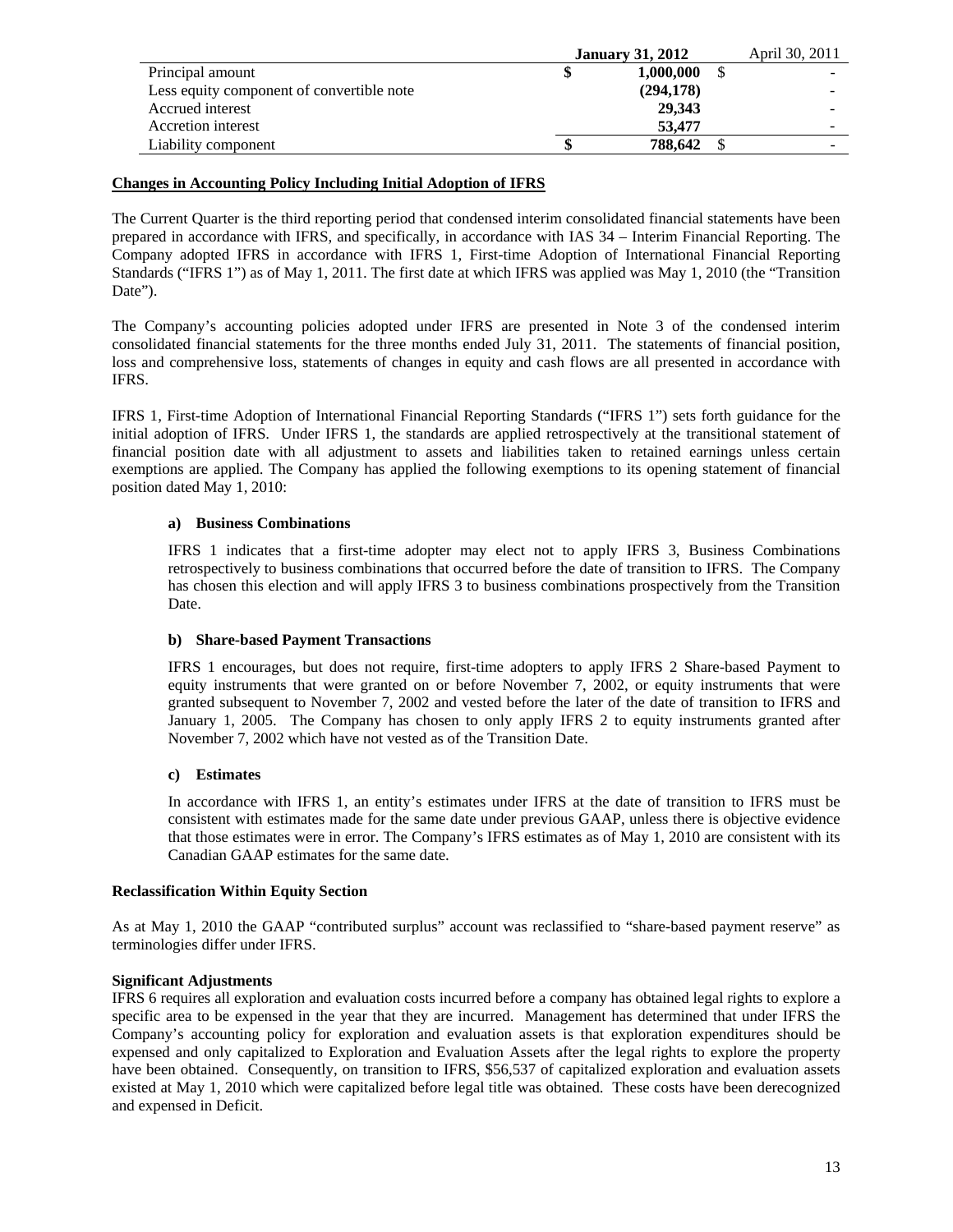The accounting policy under IFRS 2 has been retrospectively applied to all equity instruments granted after November 7, 2002 and that have not vested at May 1, 2010. IFRS 2 requires share-based payments to be fair valued at the grant date and charged through the statement of loss over the vesting period using the graded method of vesting. The straight line method of amortization, used by the Company in accordance with Canadian GAAP, is disallowed. The expense of performance options under Canadian GAAP is typically recognized when the performance criteria are met and is often called "cliff vesting" where all of the expense is recognized upon satisfaction of the performance criteria. However, under IFRS the expense associated with performance options must be spread over the expected vesting period of the performance options.

On transition to IFRS, future income tax recoveries previously recognized due to flow through share issuances need to be derecognized. Consequently on May 1, 2010, \$978,667 in future income tax recoveries related to prior years were reversed. In addition, the Company has adopted a policy under IFRS where the proceeds from a flow-through share offering are to be allocated between the sale of the shares and the sale of the income tax benefit. The allocation is made based on the difference between the quoted market price of the existing shares and the amount an investor pays for the flow-through shares. This flow-through premium is recorded as a liability that is reduced when qualifying flow-through expenditures are incurred. The reduction of the flow-through liability is offset by an increase in the deferred tax liability and due to the valuation allowance recognized, in the Company's case it is treated as a deferred tax recovery. This has resulted in a re-classification between deficit and share capital at May 1, 2010 of \$978,667.

# **Critical Accounting Estimates**

The preparation of consolidated financial statements requires management to select accounting policies and make estimates. Such estimates may have a significant impact on the financial statements.

- Significant assumptions and estimates relate to, but are not limited to the following:
	- The carrying value of exploration and evaluation assets;
	- The inputs used for the calculation of stock-based compensation;
	- Future income tax values; and
	- The inputs used in accounting for the convertible note.

Actual amounts could differ materially from the estimates used and, accordingly, affect the results of operations.

# **Off-Balance Sheet Arrangements**

Not applicable.

# **Financial Instruments**

The Company's financial instruments consist of cash, marketable securities, receivables, accounts payable, accrued liabilities, due to related parties and a convertible note.

Financial Instruments measured at fair value are classified into one of three levels in the fair value hierarchy according to the relative reliability of the inputs used to estimate the fair values. The three levels of the fair value hierarchy are:

Level 1 - Unadjusted quoted prices in active markets for identical assets or liabilities;

Level 2 - Inputs other than quoted prices that are observable for the asset or liability either directly or indirectly; and

Level 3 - Inputs that are not based on observable market data.

Cash is carried at fair value using a level 1 fair value measurement. The carrying value of receivables, accounts payable, accrued liabilities and due to related parties approximate their fair values due to their immediate or shortterm maturity. Marketable securities are recorded at fair value based on the quoted market prices in active markets at the balance sheet date, which is consistent with level 1 of the fair value hierarchy. The Company's convertible note is measured at fair value and separated into two components: equity and liability. The carrying value of the liability portion is the residual value of principal amount; the Black-Scholes method was used to estimate the fair value assigned to the equity component. Over the term of the convertible note, the liability amount will increase to the face value of the convertible note through the accretion of interest.

# **Financial Risk Management**

The Company is exposed to a variety of financial risks by virtue of its activities, including credit risk, interest rate risk, liquidity risks, foreign currency risk, and equity market risk. The Company's objective with respect to risk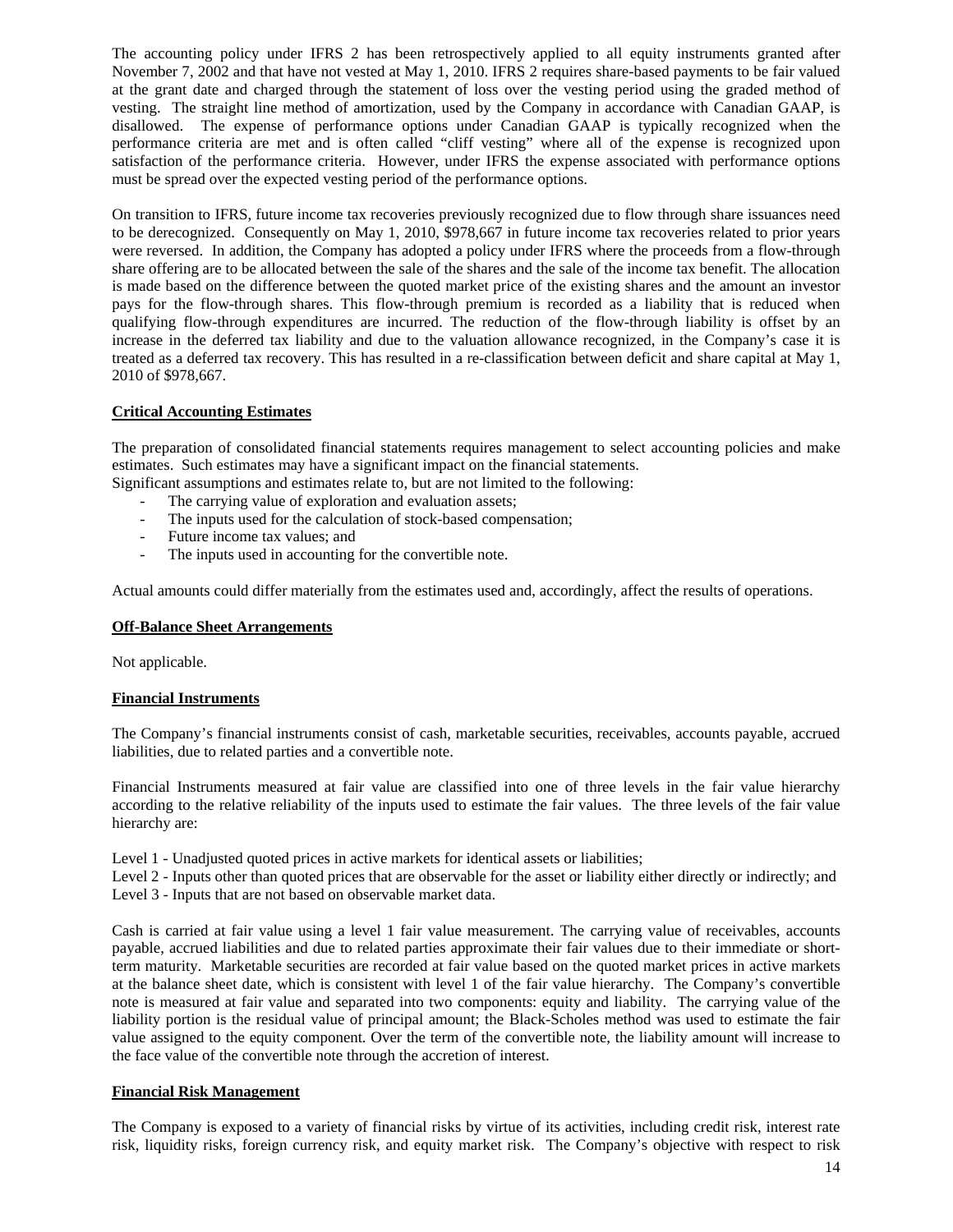management is to minimize potential adverse effects on the Company's financial performance. The Board of Directors provides direction and guidance to management with respect to risk management. Management is responsible for establishing controls and procedures to ensure that financial risks are mitigated to acceptable levels.

#### *Credit risk*

Credit risk is the risk of financial loss to the Company if a counter-party to a financial instrument fails to meet its contractual obligations. The Company manages credit risk by investing its excess cash in short-term investments with investment grade ratings, issued by a Canadian chartered bank. The Company's receivables consist generally of sales tax receivables due from the federal government and receivables from companies with which the Company has exploration agreements or options. The maximum exposure to credit risk at the reporting date is the carrying value of the Company's receivables and cash.

#### *Interest rate risk*

Interest rate risk is the risk that the fair value or future cash flows of a financial instrument will fluctuate because of changes in market interest rates. Financial assets and liabilities with variable interest rates expose the Company to interest rate risk with respect to its cash flow. The risk that the Company will realize a loss as a result of a decline in the fair value of any short-term investment included in cash and equivalents is limited because these investments, although readily convertible into cash, are generally held to maturity.

#### *Liquidity risk*

Liquidity risk is the risk that the Company will not be able to meet its obligations as they become due. The Company's ability to continue as a going concern is dependent on management's ability to raise the funds required through future equity financings, asset sales or exploration option agreements, or a combination thereof. The Company has no regular cash flow from its operating activities. The Company manages its liquidity risk by forecasting cash flow requirements for its planned exploration and corporate activities and anticipating investing and financing activities. Management and the Board of Directors are actively involved in the review, planning and approval of annual budgets and significant expenditures and commitments. Failure to realize additional funding, as required, could result in the delay or indefinite postponement of further exploration of the Company's properties. As at January 31, 2012, the Company had cash of \$262,059 available to settle current liabilities of \$147,233 and the Company has a \$1 million convertible promissory note outstanding to a related party, which is due August 31, 2013.

#### *Foreign currency risk*

The Company has exposure to foreign currency risk through its exploration activities outside of Canada; however, the majority of its assets and liabilities are denominated in Canadian dollars. The Company's exploration activities and any related land tenure expense outside Canada make it subject to foreign currency fluctuations, which may affect the Company's financial position, and cash flows. The Company is affected by changes in exchange rates between the Canadian Dollar and the US dollar. The Company does not presently invest in foreign currency contracts to mitigate this risk. It is management's opinion that the Company is not exposed to significant foreign currency risk arising from these financial instruments.

#### *Equity market risk*

The Company is exposed to equity price risk arising from its marketable securities, which are classified as available-for- sale. The Company plans to sell its marketable securities as market conditions permit, or as is required to finance the Company's operations from time-to-time.

#### **Subsequent Events and Proposed Transactions**

Subsequent to January 31, 2012:

i) The Company announced private placements consisting of up to 2,000,000 flow-through shares at a price of \$0.18 per share and 10,000,000 units at a price of \$0.13 per unit. Each unit shall be comprised of one common share and one common share purchase warrant entitling the holder to acquire an additional common share at a price of \$0.20 for a period of 18 months following the closing of the placement. A 6% finders' fee, payable in cash or shares, may be payable on a portion of the placement.